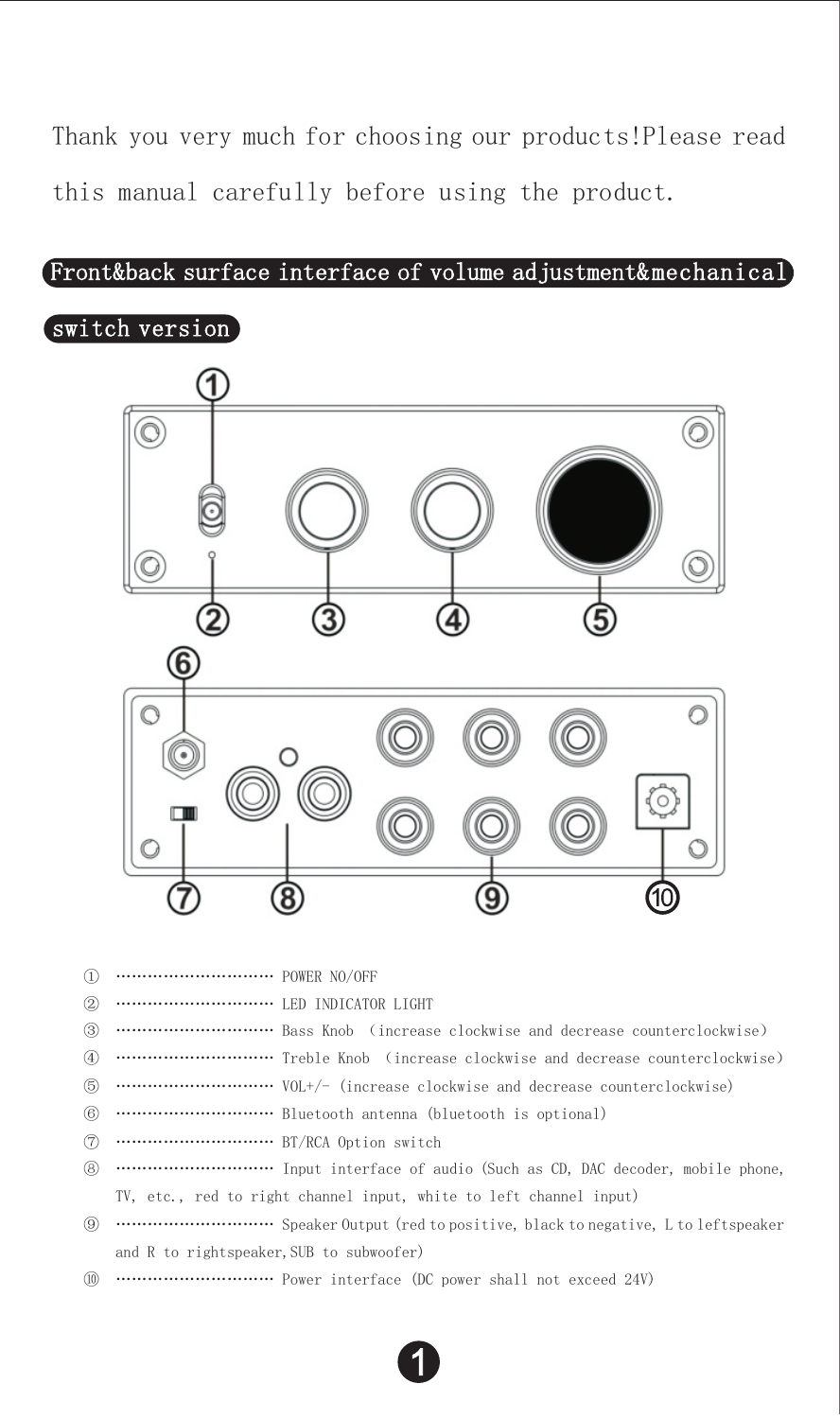# Operation Steps:

1. Make sure the VOL buttonto the minimum.

2. Connect the speakers according to the interface instruction of the rear surface, and pay attention to distinguish positive and negative.

3. Connect the sound source that needs to be used(Use bluetooth transmission to refer to the next step)

4.Switch to bluetooth for bluetooth input when using bluetooth input, the blue light of bluetooth indicator flickers, and the blue light remains on after the phone is connected successfully 5.Connect to power.

- 6. Press the power switch.
- 7. Turn the VOL button clockwise to select the desired volume.

8.The version with volume adjustment can choose reasonable EQ through rotating potentiometer

# Specifications:

| Max power output             | 50W*2 4 Ω load 100W 2 Ω load | <b>THD</b>       | OUTPUT=1W 0.01%   |
|------------------------------|------------------------------|------------------|-------------------|
| Speakermatching<br>impedance | $4 - 8$ $\Omega$             | <b>SNR</b>       | $\geq$ 98dB       |
|                              |                              |                  |                   |
| Working voltage              | $DC12-24V$                   | Dimension        | L120*W117.5*H36MM |
| Input Sensitivity            | 0.775V                       | Bare Weight      | $0.45$ Kg         |
| Frequency Range              | $20Hz - 20kHz (±3dB)$        | PackageDimension | L265*W215*H65MM   |

## Frequently Asked Questions:

Q: All cables are connected, but no sound output?

A: 1. Check if the POWER indicator is on, and turn on the POWER if it is not on.When the indicator light is still not on after turn on the power, you can find a laptop power and connect to test whether it is the machine fault or a power failure.

2. If the indicator light is on, check whether the VOL knob is in the minimum position. If so,turn clockwise to normal Volume

3. If both of the above are normal, check the input device if it is paused, mute, or the volume is minimized.

Q: Why does the sound is cracking?

A: when theoutput powerexceeds the normal power of amplifier, there will be a large distortion. you can turn down the front volume or the power amplifier volume, then it is ok.